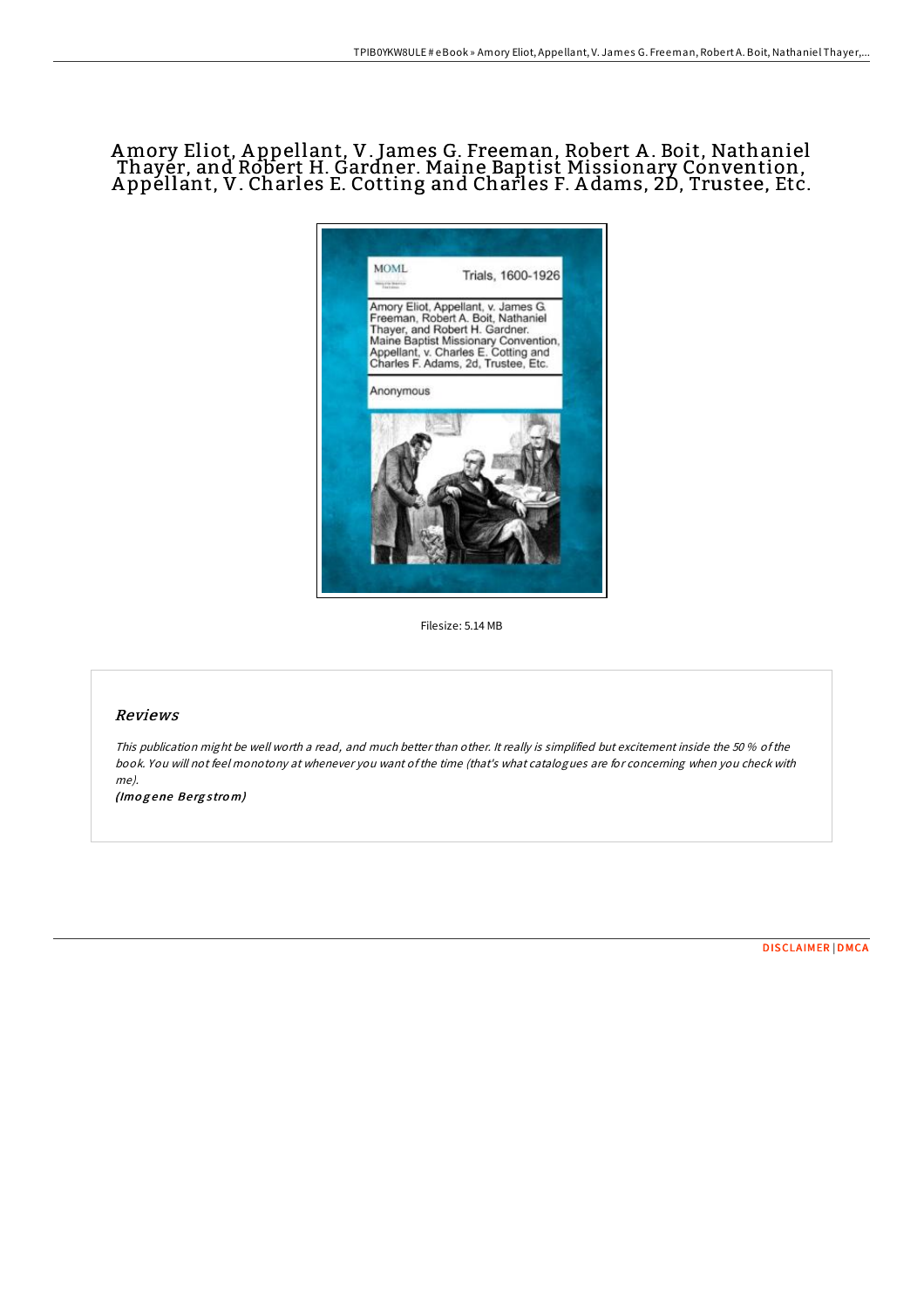## AMORY ELIOT, APPELLANT, V. JAMES G. FREEMAN, ROBERT A. BOIT, NATHANIEL THAYER, AND ROBERT H. GARDNER. MAINE BAPTIST MISSIONARY CONVENTION, APPELLANT, V. CHARLES E. COTTING AND CHARLES F. ADAMS, 2D, TRUSTEE, ETC.



To read Amory Eliot, Appellant, V. James G. Freeman, Robert A. Boit, Nathaniel Thayer, and Robert H. Gardner. Maine Baptist Missionary Convention, Appellant, V. Charles E. Cotting and Charles F. Adams, 2D, Trustee, Etc. eBook, you should click the button listed below and download the ebook or gain access to additional information which might be related to AMORY ELIOT, APPELLANT, V. JAMES G. FREEMAN, ROBERT A. BOIT, NATHANIEL THAYER, AND ROBERT H. GARDNER. MAINE BAPTIST MISSIONARY CONVENTION, APPELLANT, V. CHARLES E. COTTING AND CHARLES F. ADAMS, 2D, TRUSTEE, ETC. book.

Gale Ecco, Making of Modern Law. Paperback. Book Condition: New. This item is printed on demand. Paperback. 22 pages. Dimensions: 9.7in. x 7.4in. x 0.1in.Full Title: Amory Eliot, Appellant, v. James G. Freeman, Robert A. Boit, Nathaniel Thayer, and Robert H. Gardner. Maine Baptist Missionary Convention, Appellant, v. Charles E. Cotting and Charles F. Adams, 2d, Trustee, Etc. Description: The Making of the Modern Law: Trials, 1600-1926 collection provides descriptions of the major trials from over 300 years, with official trial documents, unofficially published accounts of the trials, briefs and arguments and more. Readers can delve into sensational trials as well as those precedent-setting trials associated with key constitutional and historical issues and discover, including the Amistad Slavery case, the Dred Scott case and Scopes monkey trial. Trials provides unfiltered narrative into the lives of the trial participants as well as everyday people, providing an unparalleled source for the historical study of sex, gender, class, marriage and divorce. The below data was compiled from various identification fields in the bibliographic record of this title. This data is provided as an additional tool in helping to insure edition identification: 448496Court Record1910Harvard Law School Libraryc. 1911 This item ships from La Vergne,TN. Paperback.

 $\mathbb F$  Read Amory Eliot, Appellant, V. James G. Freeman, Robert A. Boit, [Nathanie](http://almighty24.tech/amory-eliot-appellant-v-james-g-freeman-robert-a-1.html)l Thayer, and Robert H. Gardner. Maine Baptist Missionary Convention, Appellant, V. Charles E. Cotting and Charles F. Adams, 2D, Trustee, Etc. Online Download PDF Amory Eliot, Appellant, V. James G. Freeman, Robert A. Boit, [Nathanie](http://almighty24.tech/amory-eliot-appellant-v-james-g-freeman-robert-a-1.html)l Thayer, and Robert H. Gardner. Maine Baptist Missionary Convention, Appellant, V. Charles E. Cotting and Charles F. Adams, 2D, Trustee, Etc.